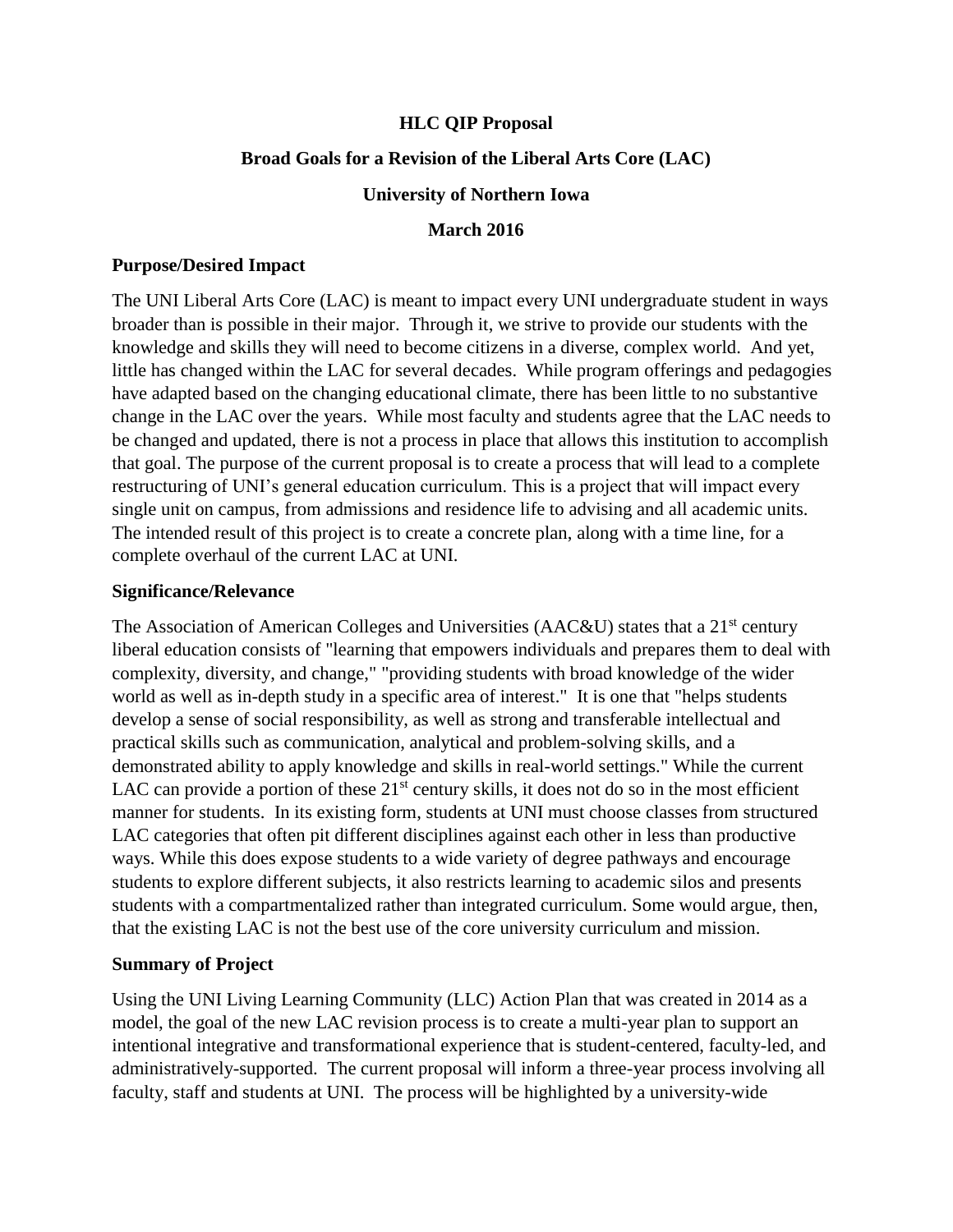discussion about the nature and the goals of the new LAC. This will include an extensive review of literature on general education models and an analysis of existing models that are considered best practices for an institution like UNI. Supporting the goals of the UNI Academic Master Plan, this dialogue will include a thorough conversation regarding the knowledge, skills and experiences that every UNI student should demonstrate before they graduate from this institution. The project will seek feedback from all faculty on the core concepts needed to accomplish this goal. The process must include multiple data points, including employment data that reflects both placement and employer feedback. This process could be modelled off of the Foundations of Excellence effort, becoming the first project since the 2009-10 initiative to create a campus-wide examination of a critical component of the university: this time the LAC. Allowing everyone to have a voice in the conversation using this approach will ensure that all university stakeholders have input on this new model. While the actual revision of the LAC will take place at the completion of this cycle, the process will create the basis for the revision. A well designed process is also needed to ensure faculty buy in to the result.

The new LAC model will focus on university wide engagement with an emphasis on foundational areas such as communication, math and writing, but also emphasize the development and evolution of those skills throughout the four-year experience. The new LAC will encourage writing across disciplines, thus providing multiple opportunities for writing development across a variety of subject areas. The model will focus on diversity through curriculum, as well as experiences such as study abroad and community involvement. The goal is not just professional readiness, though that is an important component. Rather, we seek to prepare students to be well rounded, engaged citizens. For this reason, engagement both within and outside of a student's major will be at the center of the new LAC model. With an emphasis on development and growth, all undergraduate students will have multiple engagement opportunities within the LAC.

Using the "moving in, moving through, moving on" framework of the LLC model, the new LAC model will progress through the senior year. This model will focus on problem-centered learning around real-world issues, which engage higher-order learning skills (i.e., analysis, synthesis, evaluation, application) – focused on intentional experiences related to research, community-based learning, experiential learning, or short-term travel (adapted from Kinzie, 2014, "Connecting Learning Communities and High-Impact Practices to Enhance Student Learning"). This LLC approach to the LAC model will provide new touch points for transfer, returning students and students coming in as freshmen with college credit to tap into the "moving through" phase. All students will take higher level courses outside of their major (thus protecting the interdisciplinary vision of the LAC) as well as see that intentional engagement in research, internships/co-ops, experiential learning and volunteerism activities are integral to the LAC and student development. This approach will have a strong overlap with the current Academic Master Plan, linking to the broad goals outlined in the plan.